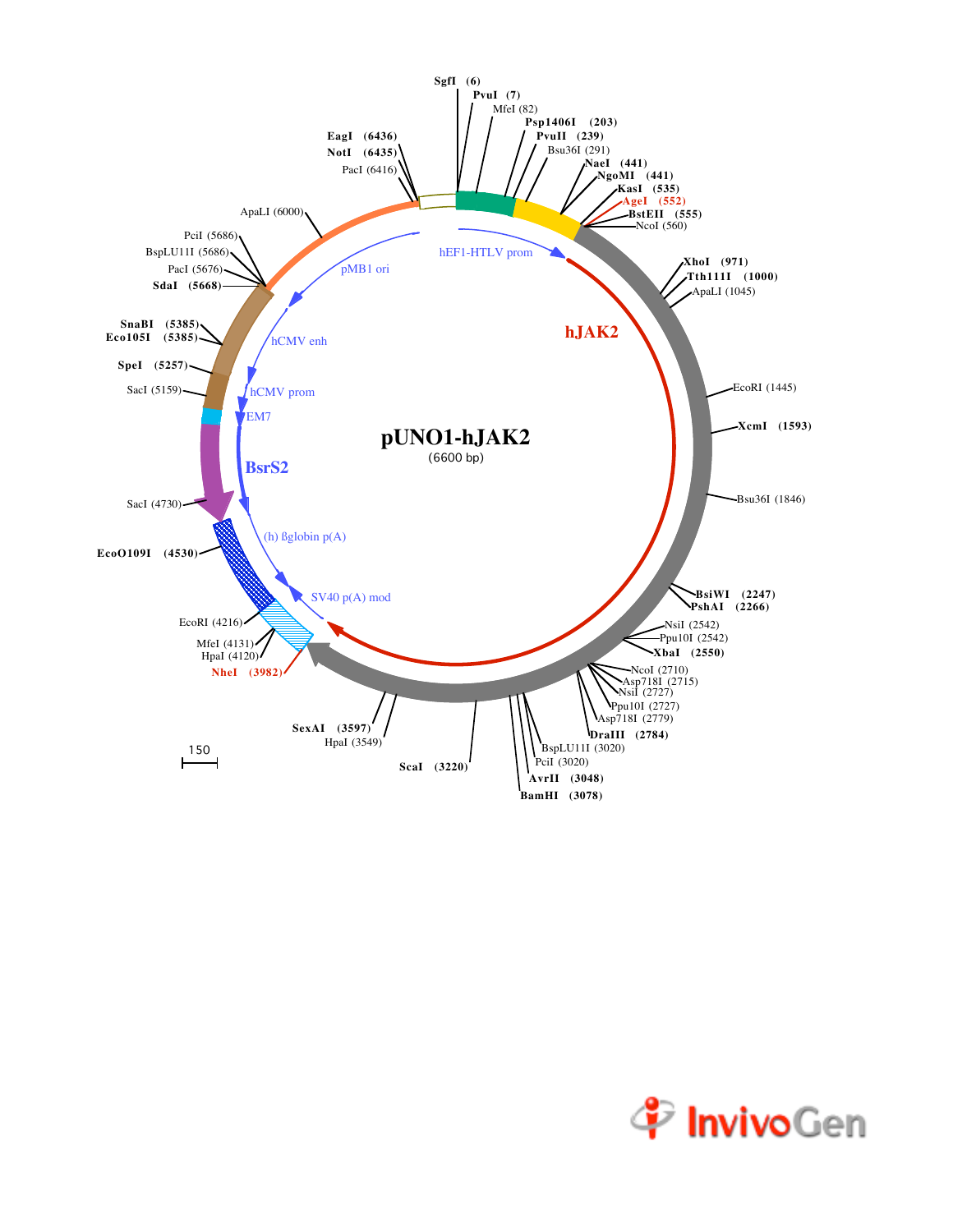**PvuI (7)**

MfeI (82)

GGATCTGCGATCGCTCCGGTGCCCGTCAGTGGGCAGAGCGCACATCGCCCACAGTCCCCGAGAAGTTGGGGGGAGGGGTCGGCAATTGAACG GGTGCCTA 1 **SgfI (6)**

101 GAGAAGGTGGCGCGGGGTAAACTGGGAAAGTGATGTCGTGTACTGGCTCCGCCTTTTTCCCGAGGGTGGGGGAGAACCGTATATAAGTGCAGTAGTCGCC GTGAACGTTCTTTTTCGCAACGGGTTTGCCGCCAGAACACAGCTGAAGCTTCGAG GGGCTCGCATCTCTCCTTCACGCGCCCGCCGCCCTACCTGAGGCC 201 GCCATCCACGCCGGTTGAGTCGCGTTCTGCCGCCTCCCGCCTGTGGTGCCTCCTGAACTGCGTCCGCCGTCTAGGTAAGTTTAAAGCTCAGGTCGAGACC GGGCCTTTGTCCGGCGCTCCCTTGGAGCCTACCTAGACTCAGCCGGCTCTCCACGCTTTGCCTGACCCTGCTTGCTCAACTCTACGTCTTTGTTTCGTTT 401 TCTGTTCTGCGCCGTTACAGATCCAAGCTGTGACCGGCGCCTACCTGAGATCACCGGTCACCATGGGAATGGCCTGCCTTACGATGACAGAAATGGAGGG 501 AACATCCACCTCTTCTATATATCAGAATGGTGATATTTCTGGAAATGCCAATTCTATGAAGCAAATAGATCCAGTTCTTCAGGTGTATCTTTACCATTCC 601 701 CTTGGGAAATCTGAGGCAGATTATCTGACCTTTCCATCTGGGGAGTATGTTGCAGAAGAAATCTGTATTGCTTCTCTAAAGCTTGTGGTATCACACCTG TGTATCATAATATGTTTGCTTTAATGAGTGAAACAGAAAGGATCTGGTATCCACCCAACCATGTCTTCCATATAGATGAGTCAACCAGGCATAATGTACT 801 901 CTACAGAATAAGATTTTACTTTCCTCGTTGGTATTGCAGTGGCAGCAACAGAGCCTATCGGCATGGAATATCTCGAGGTGCTGAAGCTCCTCTTCTTGAT GACTTTGTCATGTCTTACCTCTTTGCTCAGTGGCGGCATGATTTTGTGCACGGATGGATAAAAGTACCTGTGACTCATGAAACACAGGAAGAATGTCTTG 1001 1101 GGATGGCAGTGTTAGATATGATGAGAATAGCCAAAGAAAACGATCAAACCCCACTGGCCATCTATAACTCTATCAGCTACAAGACATTCTTACCAAAATG 1201 TATTCGAGCAAAGATCCAAGACTATCATATTTTGACAAGGAAGCGAATAAGGTACAGATTTCGCAGATTTATTCAGCAATTCAGCCAATGCAAAGCCACT 1301 GCCAGAAACTTGAAACTTAAGTATCTTATAAATCTGGAAACTCTGCAGTCTGCCTTCTACACAGAGAAATTTGAAGTAAAAGAACCTGGAAGTGGTCCTT CAGGTGAGGAGATTTTTGCAACCATTATAATAACTGGAAACGGTGGAATTCAGTGGTCAAGAGGGAAACATAAAGAAAGTGAGACACTGACAGAACAGGA 1401 TTTACAGTTATATTGCGATTTTCCTAATATTATTGATGTCAGTATTAAGCAAGCAAACCAAGAGGGTTCAAATGAAAGCCGAGTTGTAACTATCCATAAG 1501 1601 CAAGATGGTAAAAATCTGGAAATTGAACTTAGCTCATTAAGGGAAGCTTTGTCTTTCGTGTCATTAATTGATGGATATTATAGATTAACTGCAGATGCAC 1701 ATCATTACCTCTGTAAAGAAGTAGCACCTCCAGCCGTGCTTGAAAATATACAAAGCAACTGTCATGGCCCAATTTCGATGGATTTTGCCATTAGTAAACT GAAGAAAGCAGGTAATCAGACTGGACTGTATGTACTTCGATGCAGTCCTAAGGACTTTAATAAATATTTTTTGACTTTTGCTGTCGAGCGAGAAAATGTC 1801 1901 ATTGAATATAAACACTGTTTGATTACAAAAAATGAGAATGAAGAGTACAACCTCAGTGGGACAAAGAAGAACTTCAGCAGTCTTAAAGATCTTTTGAATT 2001 GTTACCAGATGGAAACTGTTCGCTCAGACAATATAATTTTCCAGTTTACTAAATGCTGTCCCCCAAAGCCAAAAGATAAATCAAACCTTCTAGTCTTCAG 2**101** AACGAATGGTGTTTCTGATGTACCAACCTCACCAACATTACAGAGGCCTACTCATATGAACCAAATGGTGTTTCACAAAATCAGAAATGAAGATTTGATA 2201 TTTAATGAAAGCCTTGGCCAAGGCACTTTTACAAAGATTTTTAAAGGCGTACGAAGAGAAGTAGGAGACTACGGTCAACTGCATGAAACAGAAGTTCTTT TAAAAGTTCTGGATAAAGCACACAGAAACTATTCAGAGTCTTTCTTTGAAGCAGCAAGTATGATGAGCAAGCTTTCTCACAAGCATTTGGTTTTAAATTA 2301 2401 TGGAGTATGTGTCTGTGGAGACGAGAATATTCTGGTTCAGGAGTTTGTAAAATTTGGATCACTAGATACATATCTGAAAAAGAATAAAAATTGTATAAAT ATATTATGGAAACTTGAAGTTGCTAAACAGTTGGCATGGGCCATGCATTTTCTAGAAGAAAACACCCTTATTCATGGGAATGTATGTGCCAAAAATATTC 2501 2601 TGCTTATCAGAGAAGAAGACAGGAAGACAGGAAATCCTCCTTTCATCAAACTTAGTGATCCTGGCATTAGTATTACAGTTTTGCCAAAGGACATTCTTCA 2701 GGAGAGAATACCATGGGTACCACCTGAATGCATTGAAAATCCTAAAAATTTAAATTTGGCAACAGACAAATGGAGTTTTGGTACCACTTTGTGGGAAATC M G M A C L T M T E M E G 1 13 F T S T S S I Y Q N G D I S G N A N S M K Q I D P V L Q V Y L Y H S L G K S E A D Y L T F P S G E Y V A E E I C I A A S K A C G I T P 4 7 V Y H N M F A L M S E T E R I W Y P P N H V F H I D E S T R H N V L 8 0 Y R I R F Y F P R W Y C S G S N R A Y R H G I S R G A E A P L L D 113 D F V M S Y L F A Q W R H D F V H G W I K V P V T H E T Q E E C L 147 180Þ G M A V L D M M R I A K E N D Q T P L A I Y N S I S Y K T F L P K C I R A K I Q D Y H I L T R K R I R Y R F R R F I Q Q F S Q C K A T A R N L K L K Y L I N L E T L Q S A F Y T E K F E V K E P G S G P 247 280NS G E E I FAT I II T G N G G I Q W S R G K H K E S E T L T E Q D L Q L Y C D F P N I I D V S I K Q A N Q E G S N E S R V V T I H K 313 Q D G K N L E I E L S S L R E A L S F V S L I D G Y Y R L T A D A H H Y L C K E V A P P A V L E N I Q S N C H G P I S M D F A I S K L 380 K K A G N Q T G L Y V L R C S P K D F N K Y F L T F A V E R E N V 413 447 PIE Y K H C L I T K N E N E E Y N L S G T K K N F S S L K D L L N 480PC Y Q M E T V R S D N I I F Q F T K C C P P K P K D K S N L L V F R T N G V S D V P T S P T L Q R P T H M N Q M V F H K I R N E D L I 513 F N E S L G Q G T F T K I F K G V R R E V G D Y G Q L H E T E V L 547 L K V L D K A H R N Y S E S F F E A A S M M S K L S H K H L V L N Y 580 V Q E F V K F G S L D T Y L K K N K N C I I L W K L E V A K Q L A W A M H F L E E N T L I H G N V C A K N I 647 L L I R E E D R K T G N P P F I K L S D P G I S I T V L P K D I L Q 680 E R I P W V P P E C I E N P K N L N L A T D K W S F G T T L W E I 713 **Psp1406I (203) PvuII (239)** Bsu36I (291) **NaeI (441) NgoMI (441) KasI (535) AgeI (552) BstEII (555)** NcoI (560) **XhoI (971) Tth111I (1000)** ApaLI (1045) EcoRI (1445) **XcmI (1593)** Bsu36I (1846) **BsiWI (2247) PshAI (2266)** NsiI (2542) **XbaI (2550)** Ppu10I (2542) NcoI (2710) Asp718I (2715) Ppu10I (2727) NsiI (2727) Asp718I (2779) **DraIII (2784)** 301  $213$ 347 **0 D G K N L E I** 613 G V C V C G D E N I L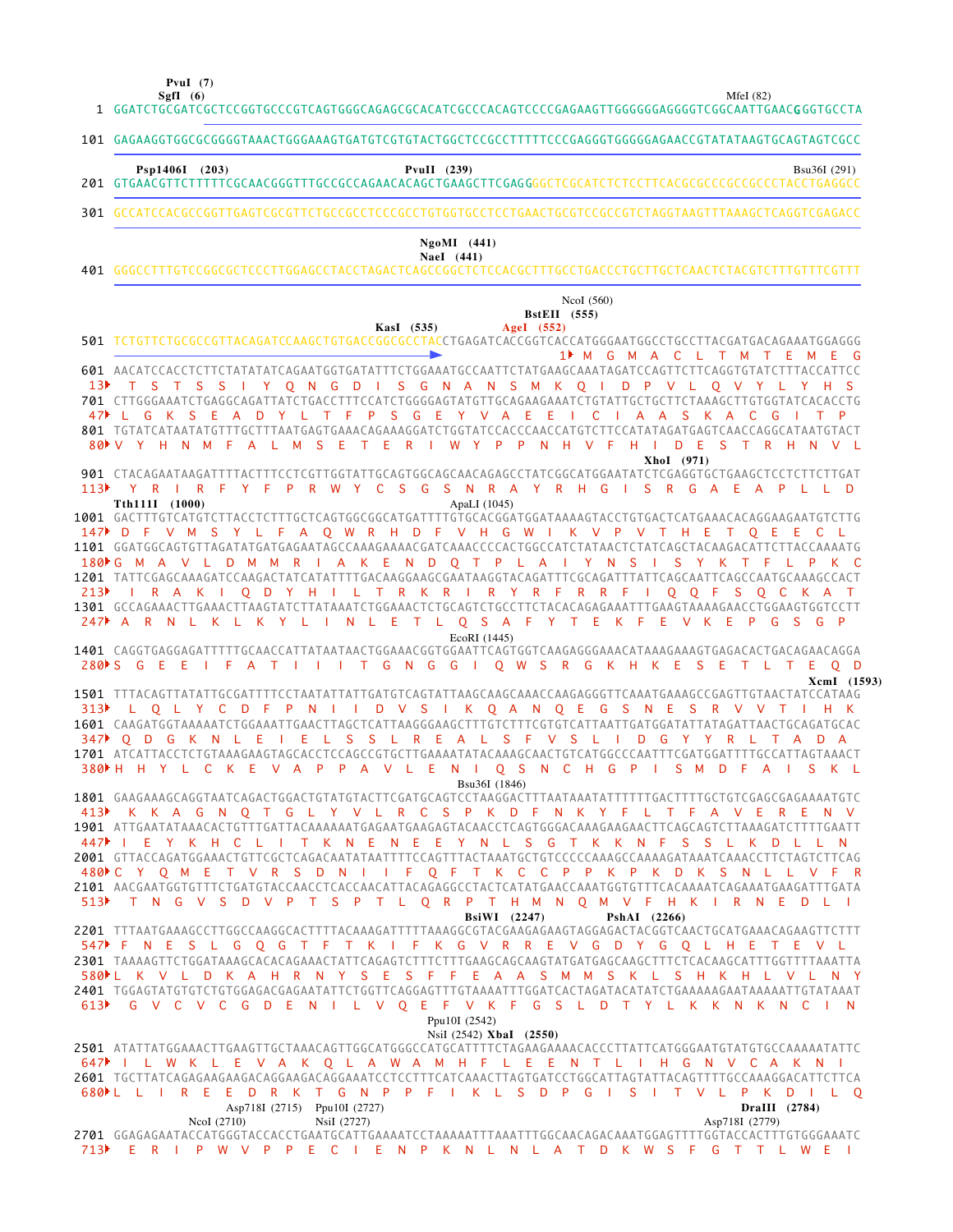TGCAGTGGAGGAGATAAACCTCTAAGTGCTCTGGATTCTCAAAGAAAGCTACAATTTTATGAAGATAGGCATCAGCTTCCTGCACCAAAGTGGGCAGAAT 2801 TAGCAAACCTTATAAATAATTGTATGGATTATGAACCAGATTTCAGGCCTTCTTTCAGAGCCATCATACGAGATCTTAACAGTTTGTTTACTCCAGATTA 2901 C S G G D K P L S A L D S Q R K L Q F Y E D R H Q L P A P K W A E 747 780ÞLANL INN CM DYEP DFRP SFRAIIR DLN SLFTP DY

|      | PciI (3020)                                                                                                                                                                                                                                                                                                                                                                                                                                                                                                                                                                 |
|------|-----------------------------------------------------------------------------------------------------------------------------------------------------------------------------------------------------------------------------------------------------------------------------------------------------------------------------------------------------------------------------------------------------------------------------------------------------------------------------------------------------------------------------------------------------------------------------|
| 813  | BspLU11I (3020)<br>AvrII (3048)<br><b>BamHI</b> (3078)<br>3001 TGAACTATTAACAGAAAATGACATGTTACCAAATATGAGGATAGGTGCCCTAGGGTTTTCTGGTGCCTTTGAAGACCGGGATCCTACACAGTTTGAAGAG<br>E L L T E N D M L P N M R I G A L G F S G A F E D R D P T O F E E                                                                                                                                                                                                                                                                                                                                    |
|      | 3101 AGACATTTGAAATTTCTACAGCAACTTGGCAAGGGTAATTTTGGGAGTGTGGAGATGTGCCGGTATGACCCTCTACAGGACAACACTGGGGAGGTGGTCG<br>847 R H L K F L Q Q L G K G N F G S V E M C R Y D P L Q D N T G E V V                                                                                                                                                                                                                                                                                                                                                                                          |
| 913  | Scal (3220)<br>3201 CTGTAAAAAAGCTTCAGCATAGTACTGAAGAGCACCTAAGAGACTTTGAAAGGGAAATTGAAATCCTGAAATCCCTACAGCATGACAACATTGTAAAGTA<br>880MA V K K L Q H S T E E H L R D F E R E I E I L K S L Q H D N I V K Y<br>K G V C Y S A G R R N L K L I M E Y L P Y G S L R D Y L Q K H K E<br>3401 CGGATAGATCACATAAAACTTCTGCAGTACACATCTCAGATATGCAAGGGTATGGAGTATCTTGGTACAAAAAGGTATATCCACAGGGATCTGGCAACGA<br>947 RID HIKLLOYTS OICK GMEYL GT KRYIHRD LA<br>$\top$                                                                                                                               |
| 1013 | HpaI (3549)<br>SexAI (3597)<br>3501 GAAATATATTGGTGGAGAACGAGAACAGAGTTAAAATTGGAGATTTTGGGTTAACCAAAGTCTTGCCACAAGACAAAGAATACTATAAAGTAAAAGAACC<br>980NR N I L V E N E N R V K I G D F G L T K V L P Q D K E Y Y K V K E P<br>3601 TGGTGAAAGTCCCATATTCTGGTATGCTCCAGAATCACTGACAGAGAGCAAGTTTTCTGTGGCCTCAGATGTTTGGAGCTTTGGAGTGGTTCTGTATGAA<br>G E S P I F W Y A P E S L T E S K F S V A S D V W S F G V V L Y E<br>1047 L F T Y I<br>E K S K S P P A E F M R M I G N D K O G O M I V F H L<br>1080 E L L K N N G R L P R P D G C P D E I Y M I M T E C W N N N V N O R<br>NheI (3982) |
| 1113 | P S F R D L A L R V D O I R D N M A G $\bullet$<br>4001 ATAAGATACATTGATGAGTTTGGACAAACCACAACTAGAATGCAGTGAAAAAATGCTTTATTTGTGAAATTTGTGATGCTATTGCTTTATTTGTAACCA                                                                                                                                                                                                                                                                                                                                                                                                                 |
|      | HpaI (4120)<br>MfeI (4131)                                                                                                                                                                                                                                                                                                                                                                                                                                                                                                                                                  |
|      | EcoRI (4216)<br>4201 CTACAAATGTGGTATGGAATTCTAAAATACAGCATAGCAAAACTTTAACCTCCAAATCAAGCCTCTACTTGAATCCTTTTCTGAGGGATGAATAAGGCAT                                                                                                                                                                                                                                                                                                                                                                                                                                                   |
|      | 4301 AGGCATCAGGGGCTGTTGCCAATGTGCATTAGCTGTTTGCAGCCTCACCTTCTTTCATGGAGTTTAAGATATAGTGTATTTTCCCAAGGTTTGAACTAGC                                                                                                                                                                                                                                                                                                                                                                                                                                                                   |
|      |                                                                                                                                                                                                                                                                                                                                                                                                                                                                                                                                                                             |
|      | EcoO109I (4530)<br>4501 GTTTTTTATTAGGCAGAATCCAGATGCTCAAGGCCCTTCATAATATCCCCCAGTTTAGTAGTTGGACTTAGGGAACAAAGGAACCTTTAATAGAAATTGG                                                                                                                                                                                                                                                                                                                                                                                                                                                |
|      | 4601 ACAGCAAGAAAGCGAGCTTCTAGCTTTAGTTCCTGGTGTACTTGAGGGGGATGAGTTCCTCAATGGTGGTTTTGACCAGCTTGCCATTCATCTCAATGAG<br>1411 •<br>N R T Y K L P I L E E I T T K V L K G N M E I L<br>SacI (4730)                                                                                                                                                                                                                                                                                                                                                                                       |
|      | 4701 CACAAAGCAGTCAGGAGCATAGTCAGAGATGAGCTCTCTGCACATGCCACAGGGGCTGACCACCCTGATGGATCTGTCCACCTCATCAGAGTAGGGGTGC<br>116 V F C D P A Y D S<br>- L -<br>-E.<br>$\mathsf{R}$<br>C M<br>G C P S V V<br>R<br><sub>S</sub><br>$\mathsf{R}$<br>$\vee$<br>-E<br>$\sim$ 1.<br>D<br>D<br>- S                                                                                                                                                                                                                                                                                                 |
|      | 824R V A V I T D F D K Q G N S V A S G I A I A E A C V T V R G I Y A E                                                                                                                                                                                                                                                                                                                                                                                                                                                                                                      |
| 491  | 4901 CAATGTGGACAGCAGAGATGATCTCCCCAGTCTTGGTCCTGATGGCCGCCCCGACATGGTGCTTGTTGTCCTCATAGAGCATGGTGATCTTCTCAGTGGC<br>I H V A S I<br>EGTKTRI<br>A A G V H H K N D E Y L M T I<br>5001 GACCTCCACCAGCTCCAGATCCTGCTGAGAGATGTTGAAGGTCTTCATGATGGCCCTCCTATAGTGAGTCGTATTATACTATGCCGATATACTATGCCGA                                                                                                                                                                                                                                                                                           |
|      | 16 V E V L E L D O O S I N F T<br>K<br>M<br>SacI (5159)<br>5101 TGATTAATTGTCAAAACAGCGTGGATGGCGTCTCCAG <b>CTTA</b> TCTGACGGTTCACTAAACGAGCTCTGCTTATATAGACCTCCCACCGTACACGCCTACC                                                                                                                                                                                                                                                                                                                                                                                                |
|      | Spel (5257)                                                                                                                                                                                                                                                                                                                                                                                                                                                                                                                                                                 |
|      | SnaBI (5385)<br>Eco105I (5385)<br>5299 ACTTGGAAATCCCCGTGAGTCAAACCGCTATCCACGCCCATTGATGTACTGCCAAAACCGCATCATGGTAATAGCGATGACTAATACGTAGATGTCAC                                                                                                                                                                                                                                                                                                                                                                                                                                   |
|      | 5399 TGCCAAGTAGGAAAGTCCCATAAGGTCATGTACTGGGCATAATGCCAGGCGGGCCATTTACCGTCATTGACGTCAATAGGGGGCGTACTTGGCATATGAT                                                                                                                                                                                                                                                                                                                                                                                                                                                                   |
|      | 5499 ACACTTGATGTACTGCCAAGTGGGCAGTTTACCGTAAATACTCCACCCATTGACGTCAATGGAAAGTCCCTATTGGCGTTACTATGGGAACATACGTCAT                                                                                                                                                                                                                                                                                                                                                                                                                                                                   |
|      | PciI (5686)<br><b>SdaI</b> (5668) PacI (5676)<br>BspLU11I (5686)                                                                                                                                                                                                                                                                                                                                                                                                                                                                                                            |
|      | 5599 TATTGACGTCAATGGGCGGGGTCGTTGGGCGGTCAGCCAGGCGGCCATTTACCGTAAGTTATGTAACGCCTGCAGGTTAA TTAAGAACATGTGAGC                                                                                                                                                                                                                                                                                                                                                                                                                                                                      |
|      | 5697 AAAAGGCCAGCAAAAGGCCAGGAACCGTAAAAAGGCCGCGTTGCTGGCGTTTTTCCATAGGCTCCGCCCCCTGACGAGCATCACAAAAATCGACGCTCA                                                                                                                                                                                                                                                                                                                                                                                                                                                                    |